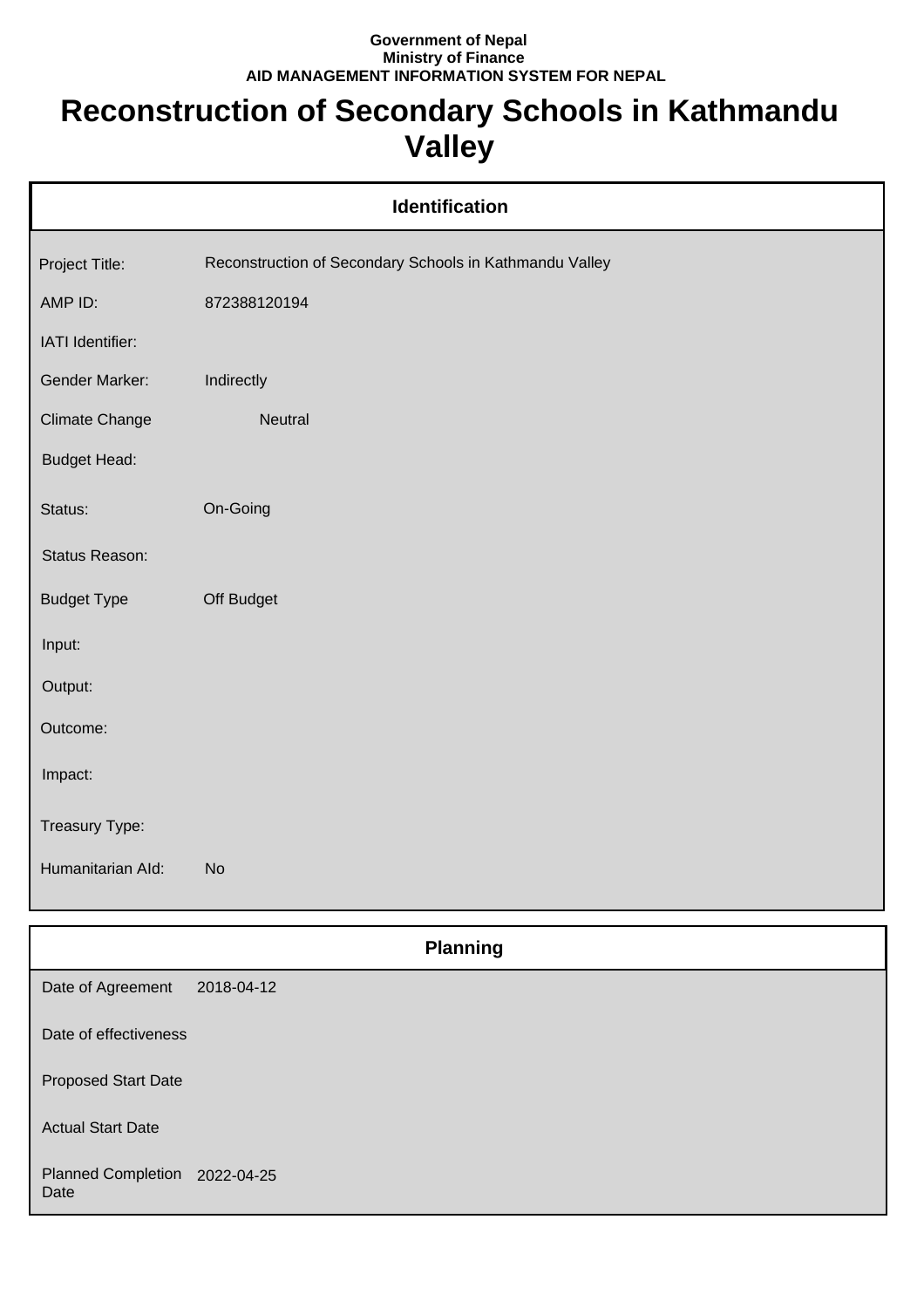| Location              |            |
|-----------------------|------------|
| Location              | Percentage |
| Kathmandu (Kathmandu) | 100.0%     |

| <b>National Plan</b>                                                            |            |
|---------------------------------------------------------------------------------|------------|
| Program                                                                         | Percentage |
| [ Education ] [ Social Development Policy ] [ National Development Plan (NDP) ] | 100.0%     |

| <b>Sector</b>                           |            |
|-----------------------------------------|------------|
| Sector                                  | Percentage |
| Nepal Sector Classification EDUCATION 0 | 100.0%     |

| <b>Implementing/Executing Agency</b>      |        |  |
|-------------------------------------------|--------|--|
| <b>Implementing Agency</b>                |        |  |
| U.S. Agency for International Development | 100.0% |  |
| <b>Executing Agency</b>                   |        |  |
| U.S. Agency for International Development | 100.0% |  |
| <b>Responsible Organization</b>           |        |  |
| <b>Nepal Reconstruction Authority</b>     | 100.0% |  |
| Donor                                     |        |  |
| U.S. Agency for International Development | 0.0%   |  |

| <b>Funding</b>                                   |                       |                    |                               |            |                     |
|--------------------------------------------------|-----------------------|--------------------|-------------------------------|------------|---------------------|
| Transaction<br>Date                              | Type of<br>Assistance | Mode of<br>Payment | Post Earthquake<br>Assistance | Commitment | <b>Disbursement</b> |
| <b>U.S. Agency for International Development</b> |                       |                    |                               |            |                     |
| <b>UNDISBURSED BALANCE</b>                       |                       |                    | null                          |            |                     |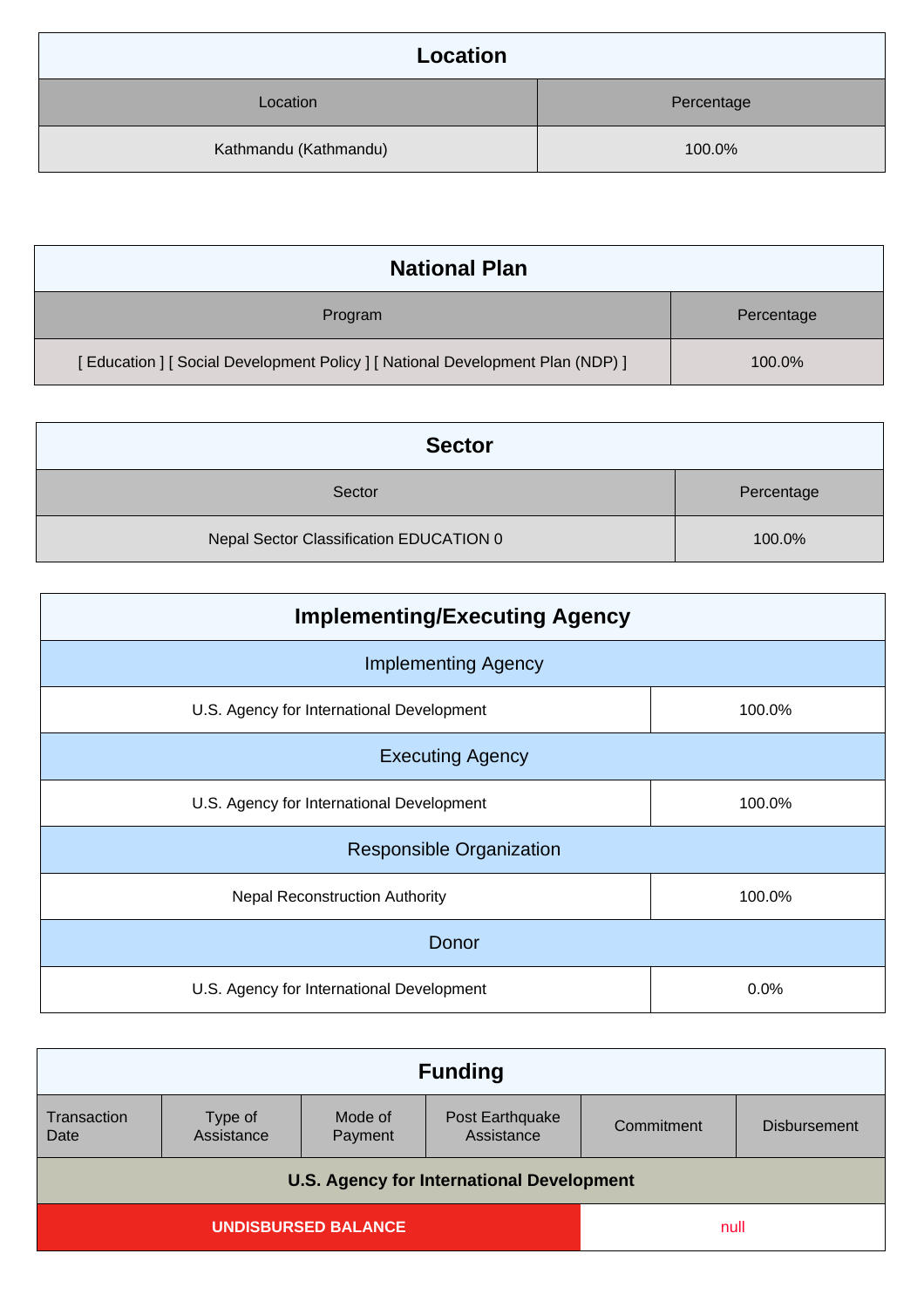| Transaction<br>Date                               | Type of<br>Assistance                   | Mode of<br>Payment    | Post Earthquake<br>Assistance | Commitment | <b>Disbursement</b> |
|---------------------------------------------------|-----------------------------------------|-----------------------|-------------------------------|------------|---------------------|
|                                                   |                                         |                       | <b>Actual</b>                 |            |                     |
| 4/12/2018                                         | Technical<br>Assistance<br>(Standalone) | <b>Direct Payment</b> | Yes                           | 6,342,162  | 6,342,162           |
| 12/8/2020                                         | Technical<br>Assistance<br>(Standalone) | <b>Direct Payment</b> | Yes                           | 1,001,442  | 573,480             |
| 6/23/2021                                         | Technical<br>Assistance<br>(Standalone) | <b>Direct Payment</b> | Yes                           | 0          | 41,540              |
| 1/31/2022                                         | Technical<br>Assistance<br>(Standalone) | <b>Direct Payment</b> | Yes                           | 49,208     |                     |
| Total                                             |                                         |                       | 7,392,812                     | 6,957,182  |                     |
| Total (U.S. Agency for International Development) |                                         |                       | 7,392,812                     | 6,957,182  |                     |
| <b>UNDISBURSED BALANCE</b>                        |                                         |                       | 435,630                       |            |                     |

| <b>Progress Achieved</b>       |
|--------------------------------|
| Progress Achieved:             |
| Key Problems:                  |
| Steps Taken to Solve Problems: |

| <b>Funding Information</b>        |           |  |
|-----------------------------------|-----------|--|
| <b>Total Actual Commitment</b>    | 7,392,812 |  |
| <b>Total Planned Commitment</b>   | 0         |  |
| <b>Total Actual Disbursement</b>  | 6,957,182 |  |
| <b>Total Planned Disbursement</b> | $\Omega$  |  |
|                                   |           |  |